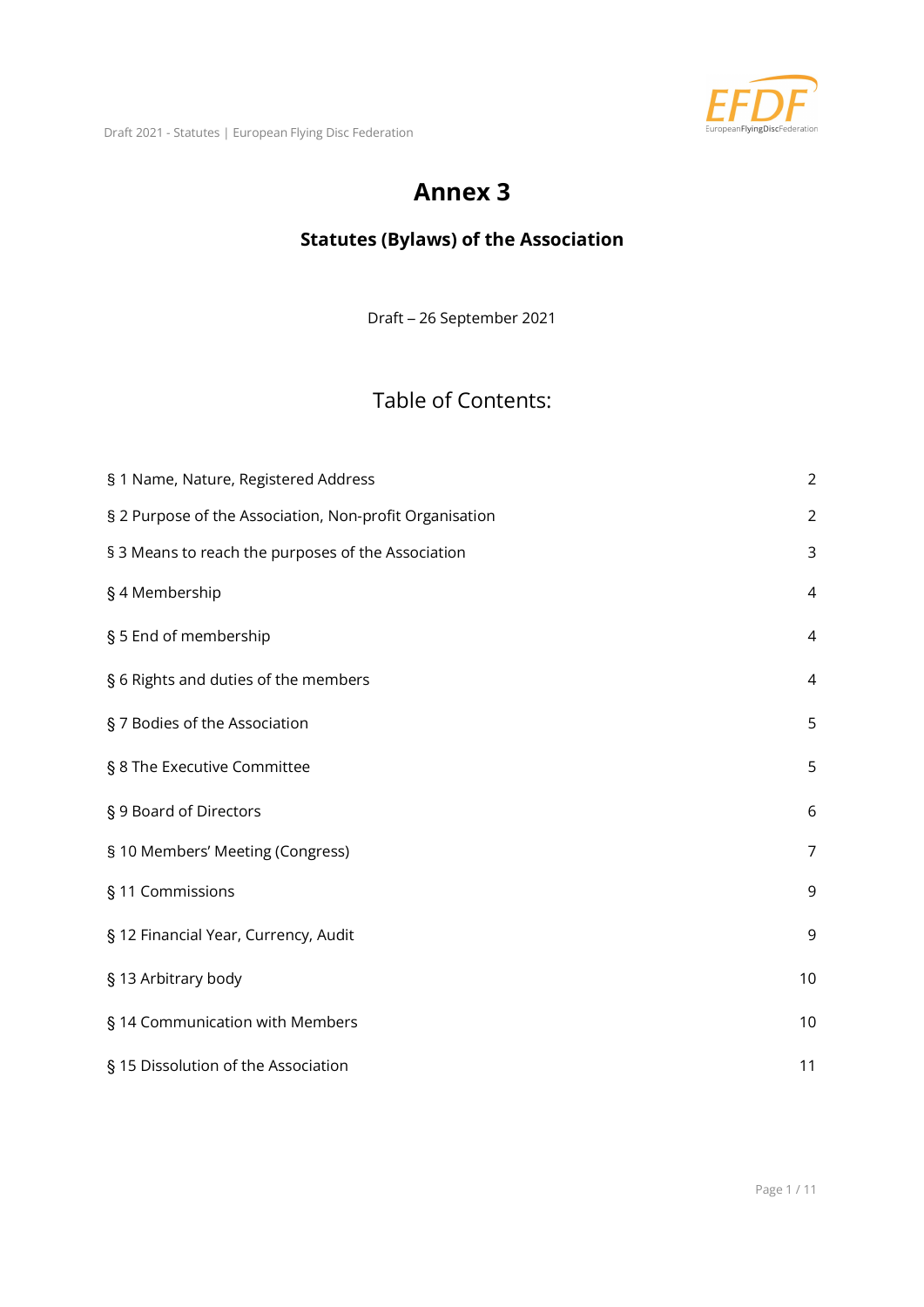

#### § 1 Name, Nature, Registered Address

(1) The name of the Association is "European Flying Disc Federation" - in short: "EFDF".

(2) The Association is the umbrella organisation of Flying Disc Sports and all its sports disciplines as well as of the community of national flying disc sports federations in Europe.

(3) The registered address of the Association's office will be determined by the board of directors.

## § 2 Purpose of the Association, Nonprofit Organisation

(1) The Association is a non-profit association according to the Austrian law. The Association provides support altruistically and does not primarily serve the Association's own economic purposes. The funds of the Association may be used only for the purposes set out in the Statutes. The Association may not provide a benefit for any person by means of expenditure unrelated to the purpose of the Association or paying disproportionately high remuneration.

(2) The purpose of the Association is:

- to foster sports;
- ‣ to foster in Europe all flying disc sports recognized by WFDF;
- ‣ to provide a forum for all European flying disc sports federations and to ensure amicable mutual support, of technical and other kinds, between European Federations, WFDF and other international organizations, to tighten the ties of friendship which unite disc sport players of all European countries;
- ‣ to represent, promote and support all flying disc sports and the respective European sectorspecific associations before the European public-sector institutions, sports institutions and organisational committees of multisport games – in particular but not limited to the European Olympic Committees (EOC), the European University Sports Association (EUSA), the European Masters Games Movement, the European Sport for All Movement and the institutions of the European Union (EU)/Council of Europe;
- ‣ to advance and promote flying disc sports in Europe and assist the World Flying Disc Federation (WFDF) to achieve the same goal;
- ‣ to support and take part of the activities of the WFDF in compliance with the Statutes of the EFDF;
- ‣ to foster / support new federations and members, promote the "Spirit of the Game" and improve competition conditions at a European level;
- ‣ to promote and develop the struggle against doping and support anti-corruption activities in disc sports in Europe.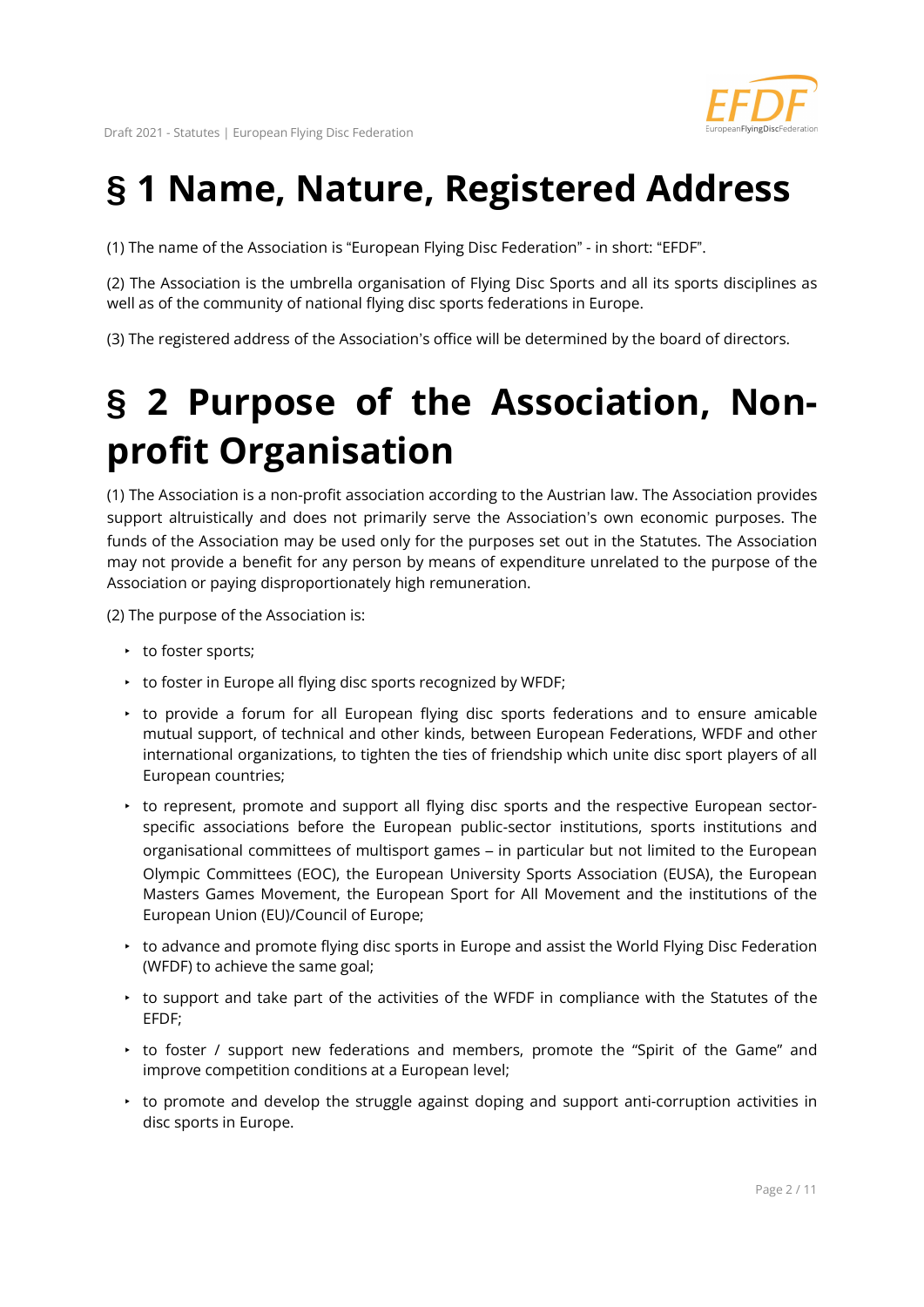

#### § 3 Means to reach the purposes of the Association

(1) The Association shall reach the purpose with the ideal and material means listed under §3.2 and §3.3

(2) As ideal means serve:

- ‣ recognising that the sector-specific federations are responsible for sanctioning and/or organising the sector-specific flying disc competitions at a European level for their respective sports;
- ‣ fostering the creation of European sector-specific federations for flying disc sports that do not have such organisations in place;
- ‣ sanctioning and/or organising flying disc competitions at a European level for discsports/disciplines for which there is no European sector-specific governing federation accepted as extraordinary member;
- ‣ recognising that until a European sector-specific federation for beach ultimate exists and is accepted as Extraordinary member of the EFDF, the WFDF is responsible for sanctioning and/or organising the beach ultimate competitions at European level;
- ‣ adopting policies to develop flying disc sports in Europe;
- ‣ adopting the policies of WFDF except where EFDF and WFDF agree that is appropriate or necessary to develop an EFDF-specific policy;
- ‣ sanctioning and/or delegating flying disc competitions at multisport or multi disc-sport events;
- ‣ promoting and advertising flying disc sports in Europe;
- ‣ providing communication tools to the European flying disc federations such as newsletter, webpage, etc.;
- ‣ coordinating and managing relations with the institutions and organisations mentioned in clause §2.2.4.

(3) The needed financial and material means will be obtained through:

- ‣ Membership fees
- ‣ Event fees
- ‣ Earnings from business ventures of the federation itself
- ‣ Subventions from the European Union, donations, collections, legacies and other allowances.

(4) Any membership and event fees to be paid to EFDF that involve the EFDF ordinary members and extraordinary members need to be specified in the EFDF Financial Rules and Regulations.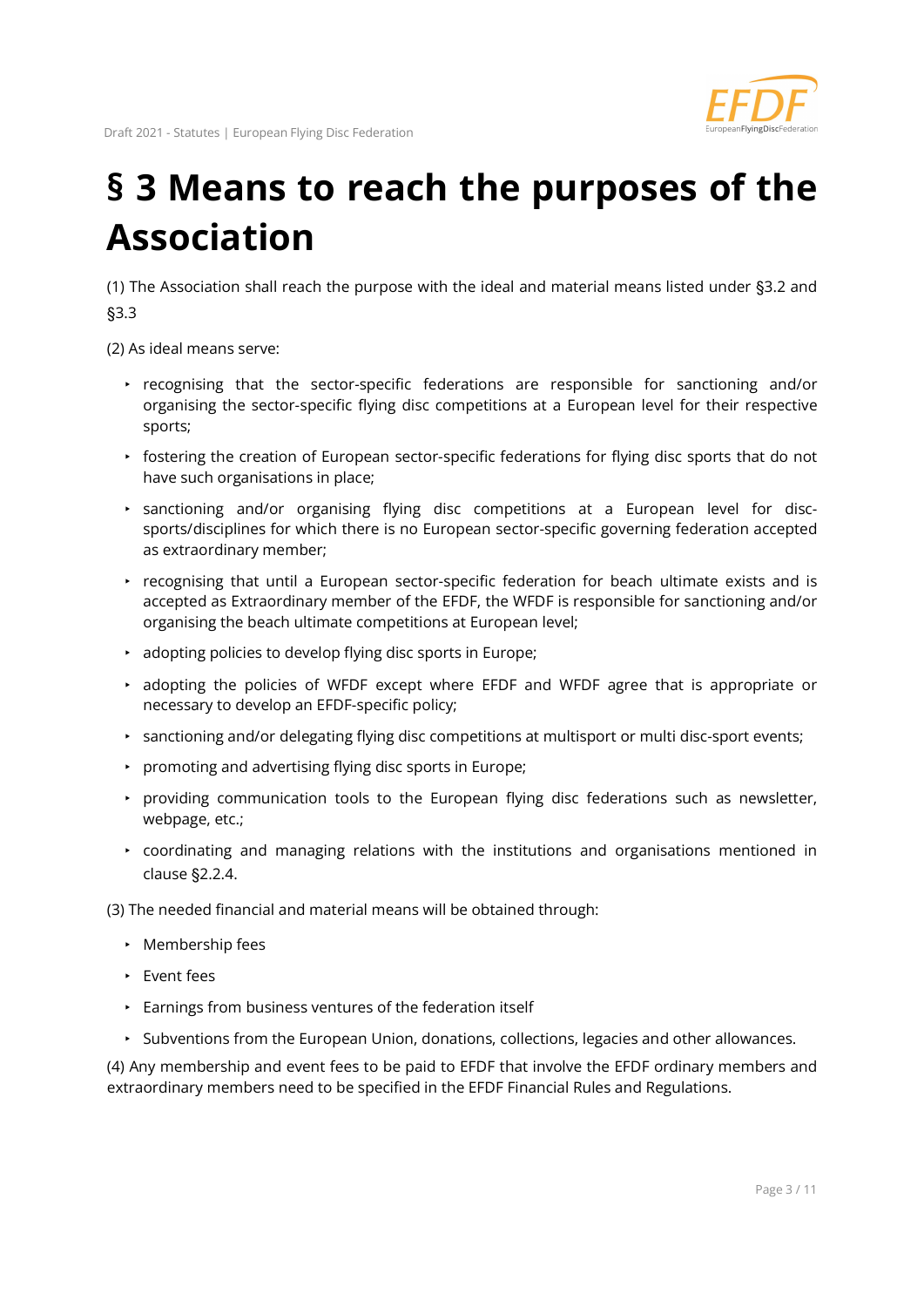

# § 4 Membership

(1) Ordinary EFDF membership is open to all national member federations of the World Flying Disc Federation (WFDF) in Europe upon applying for EFDF membership and consecutive full ratification by the Congress. The term "European territory" is defined by the Olympic Charter of the IOC.

(2) Extraordinary members are the European Flying Disc sector-specific organisations:

- European Disc Golf Federation (EDGF) representing disc golf;

- European Ultimate Federation (EUF) representing ultimate and indoor ultimate.

The Congress may by resolution appoint additional European sector-specific governing federations as Extraordinary members. The legal relationship between EFDF and extraordinary members may be regulated in special agreements.

Extraordinary members will be invited to Congresses; however they neither have the right to vote nor can they claim any benefits from EFDF.

#### § 5 End of membership

(1) Ordinary membership ends upon cancellation or loss of the WFDF membership. The board of directors must be notified of the cancellation of the membership in writing by WFDF.

(2) Extraordinary membership is terminated by resolution of the Congress. The resolution must be adopted by a 2/3 majority.

(3) The board of directors may terminate ordinary and extraordinary memberships for material reasons. The resolution is provisional and must be confirmed by the next ordinary members' meeting. The executive committee will assure a right to a fair hearing before any termination.

(4) Material reasons are in particular:

- ‣ Material breach by a member of any of the duties set out in the Statutes, gross violations of resolutions and instructions by the Association's bodies and/or the interests of the Association;
- ‣ grossly dishonourable behaviour.

# § 6 Rights and duties of the members

(1) The right to vote during the general assembly is open only to ordinary members.

(2) The extraordinary members are responsible for the sector specific championships, including any applicable event qualification rules.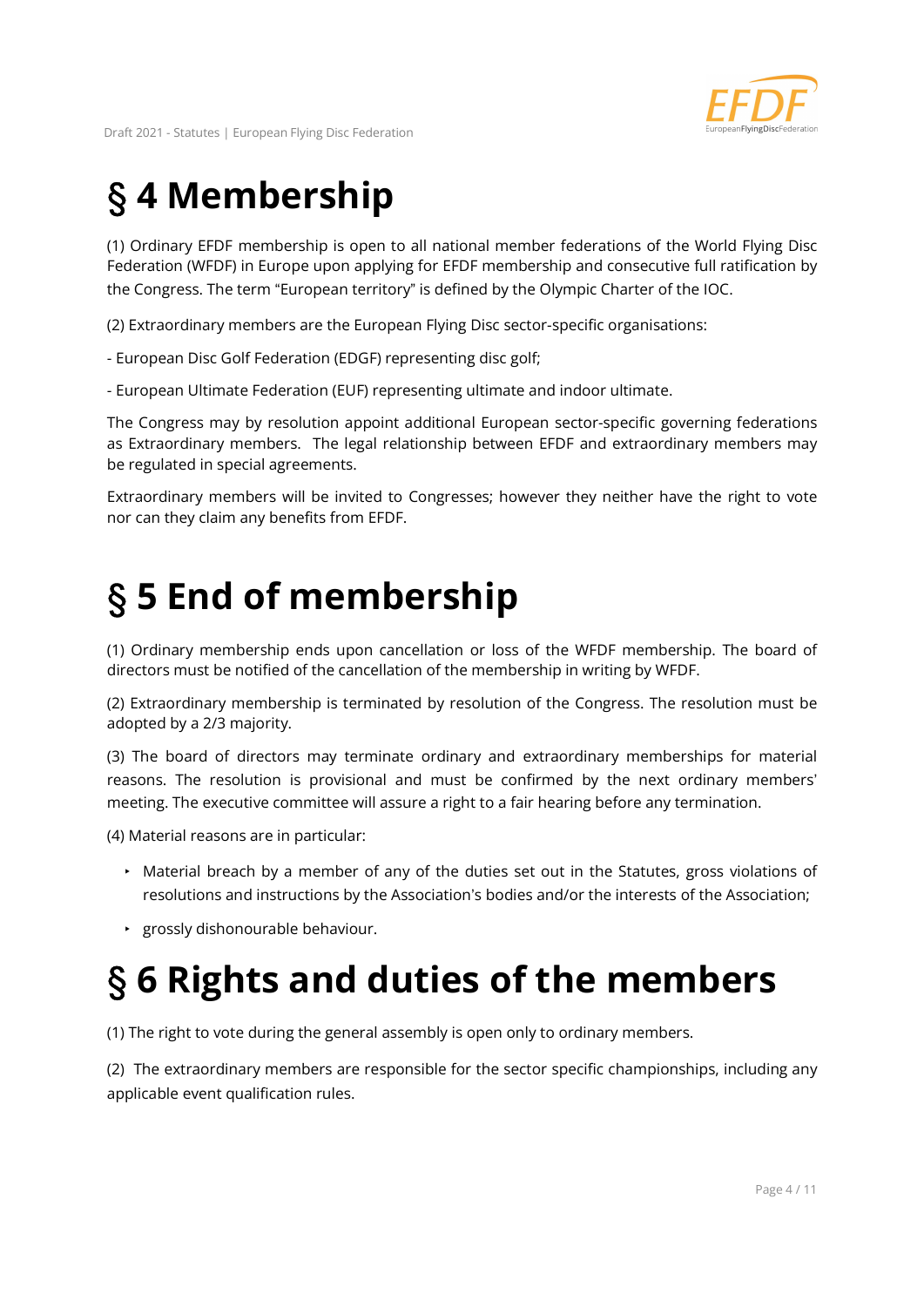

(3) All EFDF members will have the right to compete in the European Championships, according to any applicable event qualification rules, in the disc sports for which they are the National Governing federation as recognised by WFDF.

(4) The members must support in their possibilities the interests of the European Flying Disc Federation and must leave out any activities, which could damage its name or its purposes. They must follow the statutes and respect the decisions of the EFDF ruling bodies. The ordinary and extraordinary members are responsible for the punctual payment of their membership or event fees, if any, whose amount is yearly defined by the Congress as per § 3.4 of these Statutes.

#### § 7 Bodies of the Association

The bodies of the Association are:

- $\cdot$  the executive committee:
- the board of directors;
- the members' meeting (Congress);
- $\cdot$  the athletes commission
- $\cdot$  the financial auditors
- $\cdot$  the arbitrary body.

## § 8 The Executive Committee

(1) The executive committee comprises:

- the president;
- ‣ First Vice-President, who has the power to represent the President
- ‣ Vice-President
- ‣ Secretary General

(2) The executive committee represents the Association in and out of court, whereby either the president having sole power of representation or two members of the executive committee having joint power of representation is/are authorised to represent the Association.

(3) The executive committee is in charge of day-to-day operations in accordance with the resolutions adopted by the board of directors and the members' meeting.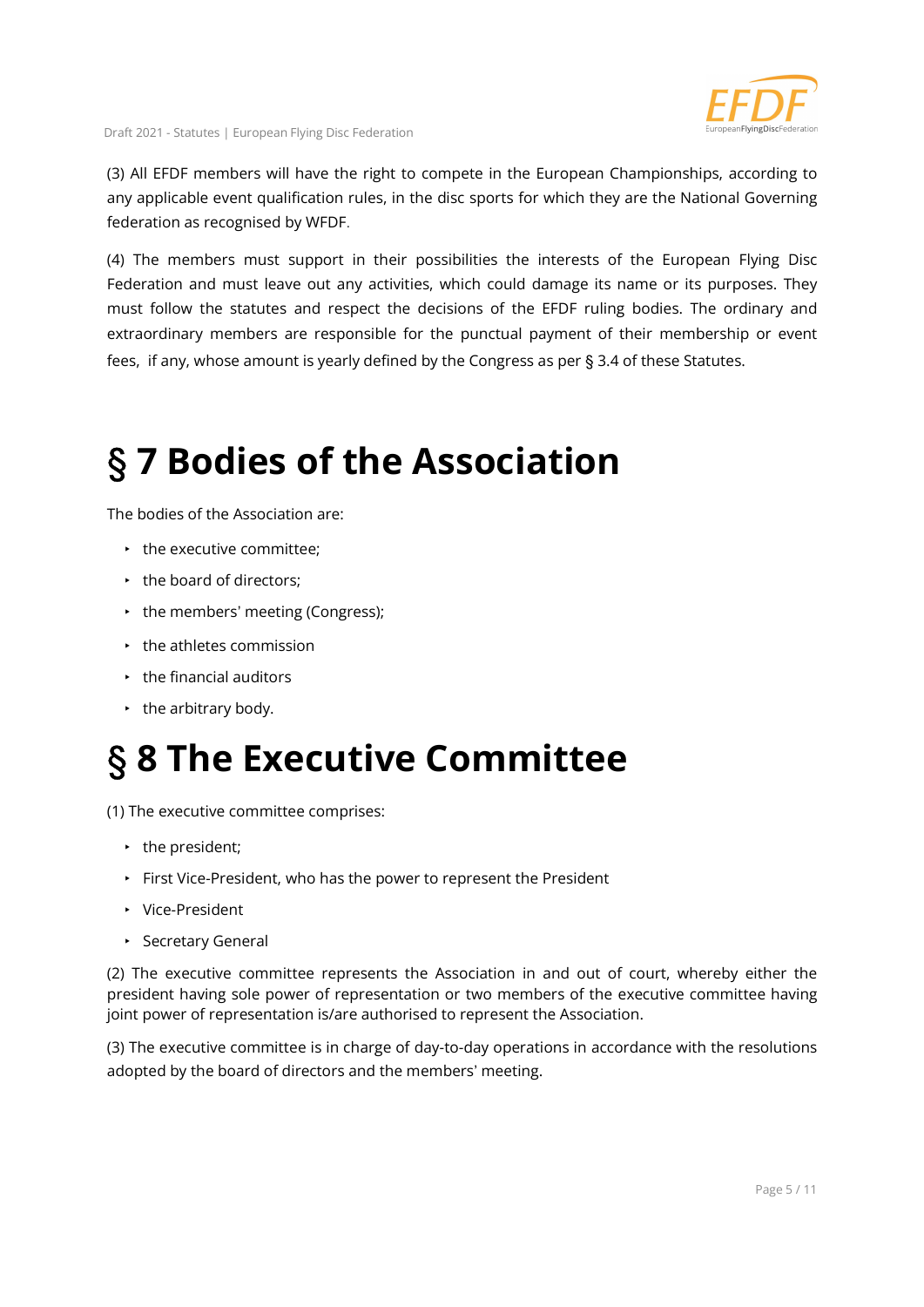

## § 9 Board of Directors

(1) The board of directors consists of the members of the executive committee, one at-large board director elected by the members' meeting, and additional members who are representatives of the following listed extraordinary members: EUF and EDGF (ex officio); they will propose one member for confirmation by the members' meeting. Additionally, when the EFDF has a properly constituted Athletes Commission, the chair of the Athletes Commission will also be a member of the board of directors. The chair of the Athletes Commission shall be chosen by the members of the Athletes' Commission.

(2) The board of directors manages the affairs of the Association.

In particular this includes:

- ‣ preparing and convening members' meetings;
- $\cdot$  executing the resolutions adopted by the members' meeting;
- ‣ preparing the budget of the Association, keeping the accounts and preparing the annual financial statement;
- ‣ proposing changes to the financial rules and regulations to the members meeting;
- ‣ managing and using the Association's funds as laid down in the Statutes;
- ‣ proposing EFDF policies to the members meeting.

(3) The members' meeting elects the board of directors for a period of two years. Members of the board of directors will remain in office after their tenure ends until a new board of directors has been elected.

(4) The board adopts resolutions inter se by simple majority of its members. In the event of an equality of votes, the vote of the president will be decisive.

(5) The board adopts decisions immediately if the quorum is reached (see §9.9) and participate in the vote.

(6) If one of its members resigns from the board of directors before such member's tenure has ended, the board of directors may, by simple majority, appoint a temporary member to serve on the board. If a board member resigns, it has the right to co-opt another eligible member, until the general assembly will officially elect him/her for the rest of the tenure of the original member.

(7) Members of the board of directors must be over 18 years of age.

(8) Meetings of the board of directors will be convened with 7 days' notice in writing (e-mail), stating the provisional agenda. The written invitation will be sent out (by mail or e-mail) to all members.

(9) The board of directors has a quorum if more than half of its members are present at the meeting.

(11) The board of directors may hold an electronic vote if the vote is pre-announced observing a 7 days' notice period and kept open for at least another 7 days.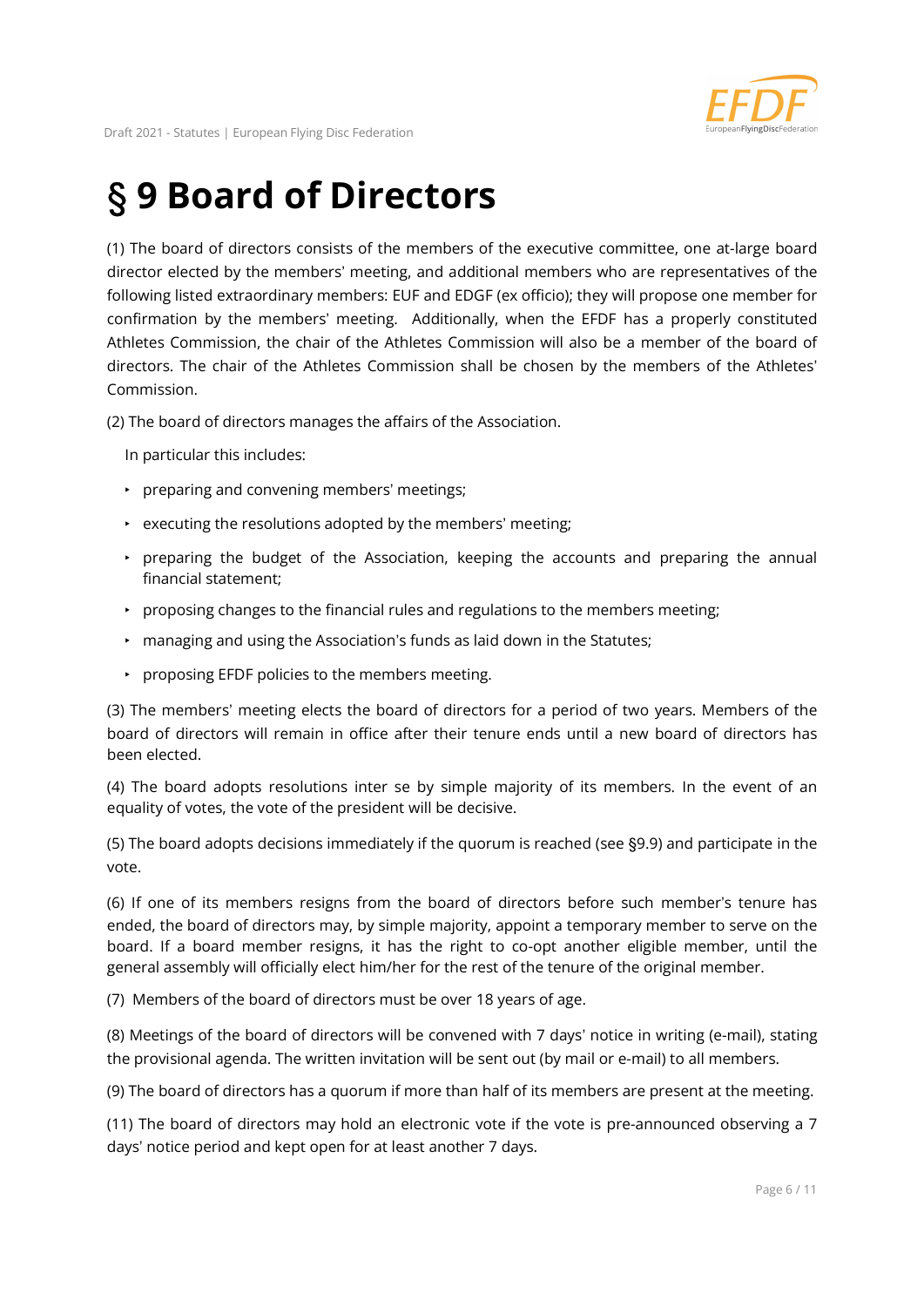

(12) The rules of procedure of the board of directors govern all other issues.

(13) The board of directors may establish and recall expert advisory commissions.

#### § 10 Members' Meeting (Congress)

#### (1) VOTING.

All Ordinary Members in good standing ("Voting Members") shall be entitled to vote on all matters coming before the Congress, including the election of Board members and other officers, fiscal matters of the Corporation, and on play related matters. Extraordinary Members are not entitled to any vote.

Voting. In matters requiring a vote of Congress, each Voting Member in good standing shall have one vote.

(2) Requisite Majorities. In most votes put forward before Congress, except as noted as follows, affirmative votes constituting a simple majority (50% plus 1) of the votes available to be cast are required to approve an action or motion. For the following scenarios a different majority of the votes available to be cast are required for approval as specified in 10.2(a)-(e) below.

(a) Motions to revoke the membership of a current Member: two-thirds (2/3) majority

(b) Removal of a Director: two-thirds (2/3) majority,

(c) Amendment of the Statutes: two-thirds (2/3) majority,

(d) Motions to modify the EFDF Financial Rules and Regulations: two-thirds (2/3) majority,

(e) Approval of the dissolution of the association: three-quarters (3/4) majority.

In all cases, notice must be duly given and the required quorum must be met for any such vote to be valid.

(3) Meetings and Voting Outside of a Meeting. Annual or Special Meetings of the members of EFDF, or votes by Voting Members held outside of an in-person meeting, shall be known as a Congress.

- ‣ EFDF meetings may be held using virtual online tools.
- ‣ Votes will ordinarily be conducted using electronic voting mechanisms.
- ‣ During an in-person or electronic meeting, an open vote by show of hands may be used instead. If a member present at the meeting objects to an open vote, a secret vote must be held.

Annual Meeting. The Annual Meeting of the Members shall be held each calendar year at a place and time to be fixed by the Board of Directors with 90 days' notice by invitation in writing (e-mail), stating the provisional agenda. The written invitation will be sent out (by mail or e-mail) to all members. Its duties in particular are:

 $\cdot$  receiving and approving the annual report of the board of directors;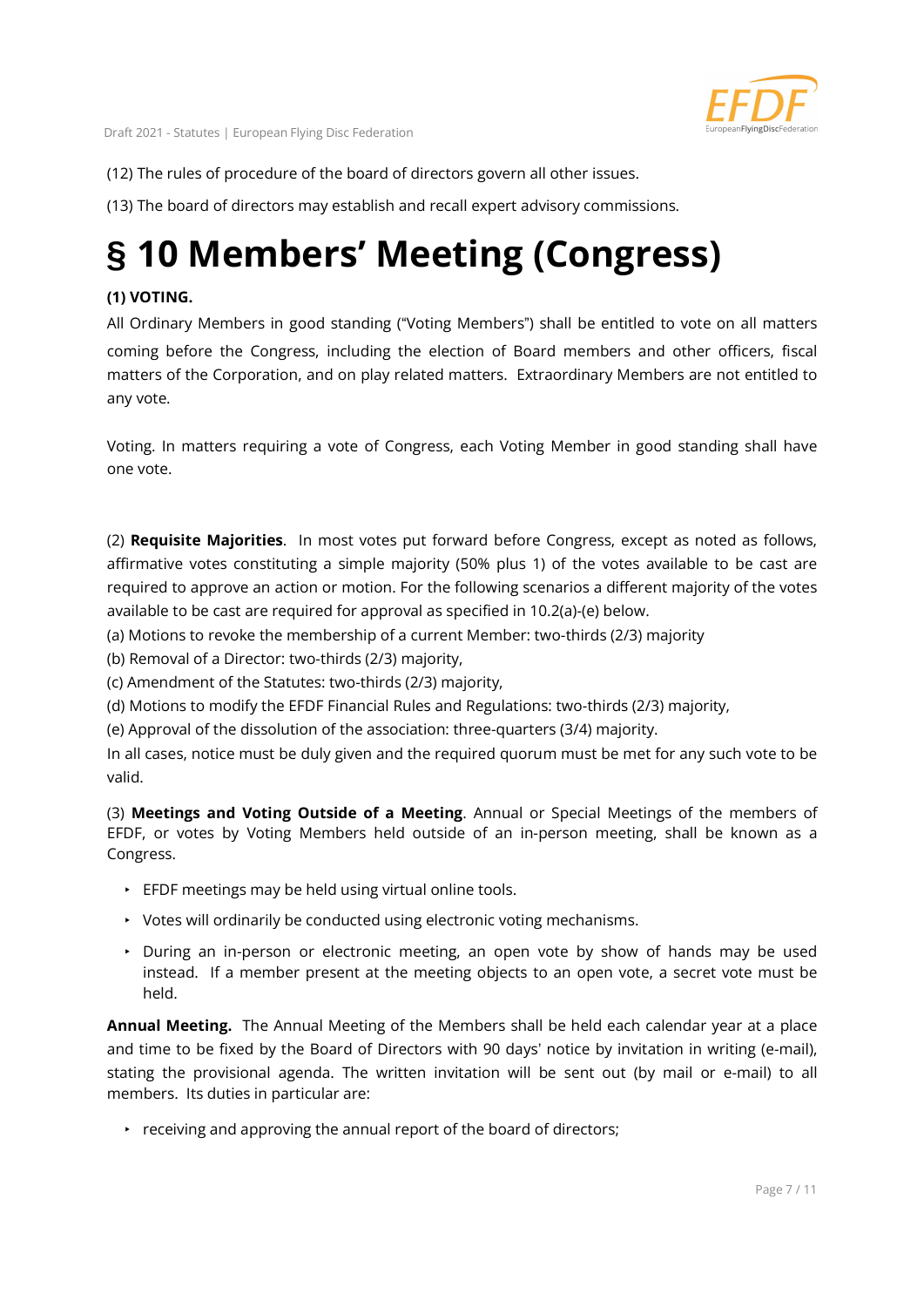

- ‣ discharging the board of directors;
- $\cdot$  approving the budget;
- ‣ approving the Financial Rules and Regulations;
- $\cdot$  receiving and approving the report of the cash auditor;
- ‣ determining the membership fee;
- ‣ appointing and relieving from office the members of the board of directors;
- $\cdot$  appointing the cash auditors;
- ‣ appointing an election committee which is nominated by the board and the election voting procedure;
- ‣ adopting resolutions on the amendment of the Statutes;
- ‣ adopting the resolution on the dissolution of the Association.
- ‣ approve observers to the congress

Members must submit all motions for consideration at the annual meeting to the Board of Directors not less than 75 days prior to the date of such scheduled meeting, and the Board shall forward to all members a meeting agenda, along with copies of all motions, reports and other relevant material for consideration at the Congress, not less than one (1) calendar months prior to the date of such scheduled meeting.

Special Online Meeting. Special Meetings outside of the Annual Meeting may be called at any time by the Board of Directors. The Executive Committee shall cause to be given to each Voting Member notice of the time, place and purpose of such meeting, along with background materials requiring consideration, not less than one (1) calendar month prior thereto. The Board shall also be required to call a Special Meeting of the Congress upon the written demand of Voting Members in good standing representing twenty-five percent (25%) of the total Member votes..

‣ In order to vote on changes to these Statutes, a Special members' meeting requires members controlling at least 50% of possible member votes to be in attendance.

Votes Outside of a Meeting. Votes outside of the Annual Meeting or a Special Meeting may be called at any time by the Board of Directors. The Executive Committee shall cause to be given to each Voting Member notice of the time, place and purpose of such meeting or required vote outside of a meeting, along with background materials requiring consideration, not less than one calendar month prior thereto. Whenever the Voting Members are required or permitted to take any action by vote outside of an Annual Meeting or Special Meeting, such vote shall take place through electronic or written voting mechanisms as established by the Board of Directors.

(4) The president and, if the president is unable to attend, the First Vice-President will chair the members' meeting. If the First Vice-President is unable to attend, the members' meeting will appoint a person to chair the meeting by simple majority of the votes.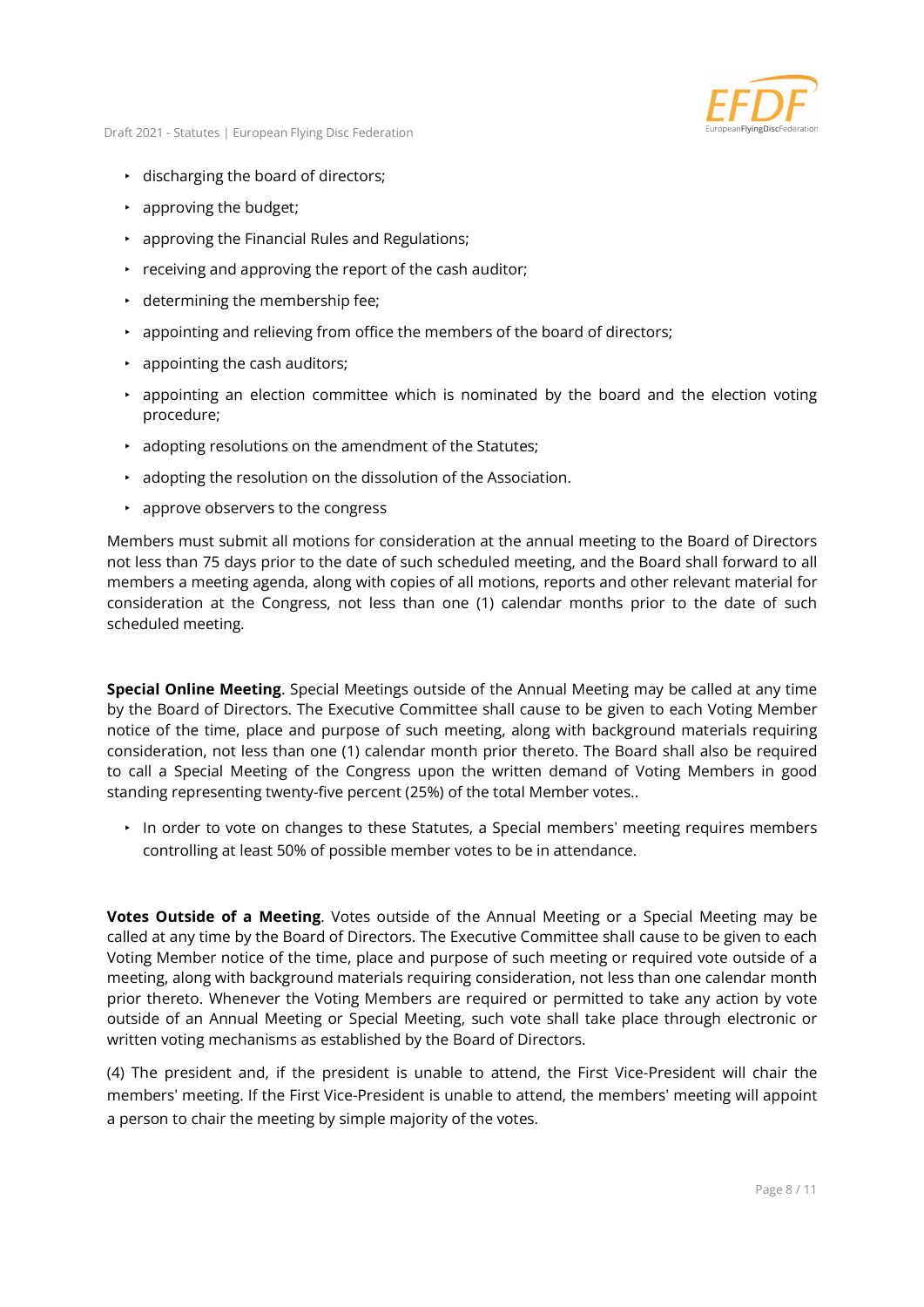(5) If a member present at the meeting objects to an open vote, a written and secret vote must be held.

(6) A quorum is considered present at the meeting regardless of the number of members present.

(7) All members' meetings must be recorded in writing. The minutes of the meetings must be signed by the chairperson/Executive Committee member.

(8) Each Voting Member entitled to vote may authorize a person or persons to vote on behalf of such Regular Member by proxy. A proxy shall be in writing, signed by a duly authorized officer of a Voting Member, and revocable at the pleasure of the Voting Member executing it, and may be delivered electronically or in paper format. Such proxy must be delivered to the Executive Committee prior to the meeting or action and shall be valid only for the meeting or action named therein. A person or persons voting on behalf of a Regular Member by proxy may do so for maximum one Regular Member.

## § 11 Commissions

(1) The Athletes' Commission shall:

- ‣ Serve as a non-political group which can offer advice, feedback, and assistance to EFDF on matters and issues of relevance to all Disc Sport athletes;
- ‣ Promote high standards of sportsmanship and ethical performance when athletes are competing/participating at the international level;
- ‣ Provide recommendations to the EFDF Board on issues of relevance to athletes;
- ‣ Give feedback to the EFDF Board on areas of improvement and/ or concerns that require input from athletes;
- ‣ Relate directly to and represent athletes competing at the highest level and establish relationships to promote feedback to EFDF on matters concerning elite athletes; and
- ‣ Act as a promotional tool available for the purposes of promoting Disc Sport to sponsors, the media and the general public.

(2) Members of the Athletes' Commission shall be selected in a direct election by elite athletes in a mechanism to be determined by the Board. The Chairs and members of the other Commissions shall be selected and approved by the Board.

## § 12 Financial Year, Currency, Audit

(1) The financial year of the Association is the calendar year.

(2) The currency of the Association is the euro  $(\epsilon)$ .

(3) The members' meeting appoints two (2) auditors or an auditing firm for the period of two years. Neither the auditors nor the auditing firm are permitted to serve on the board of directors.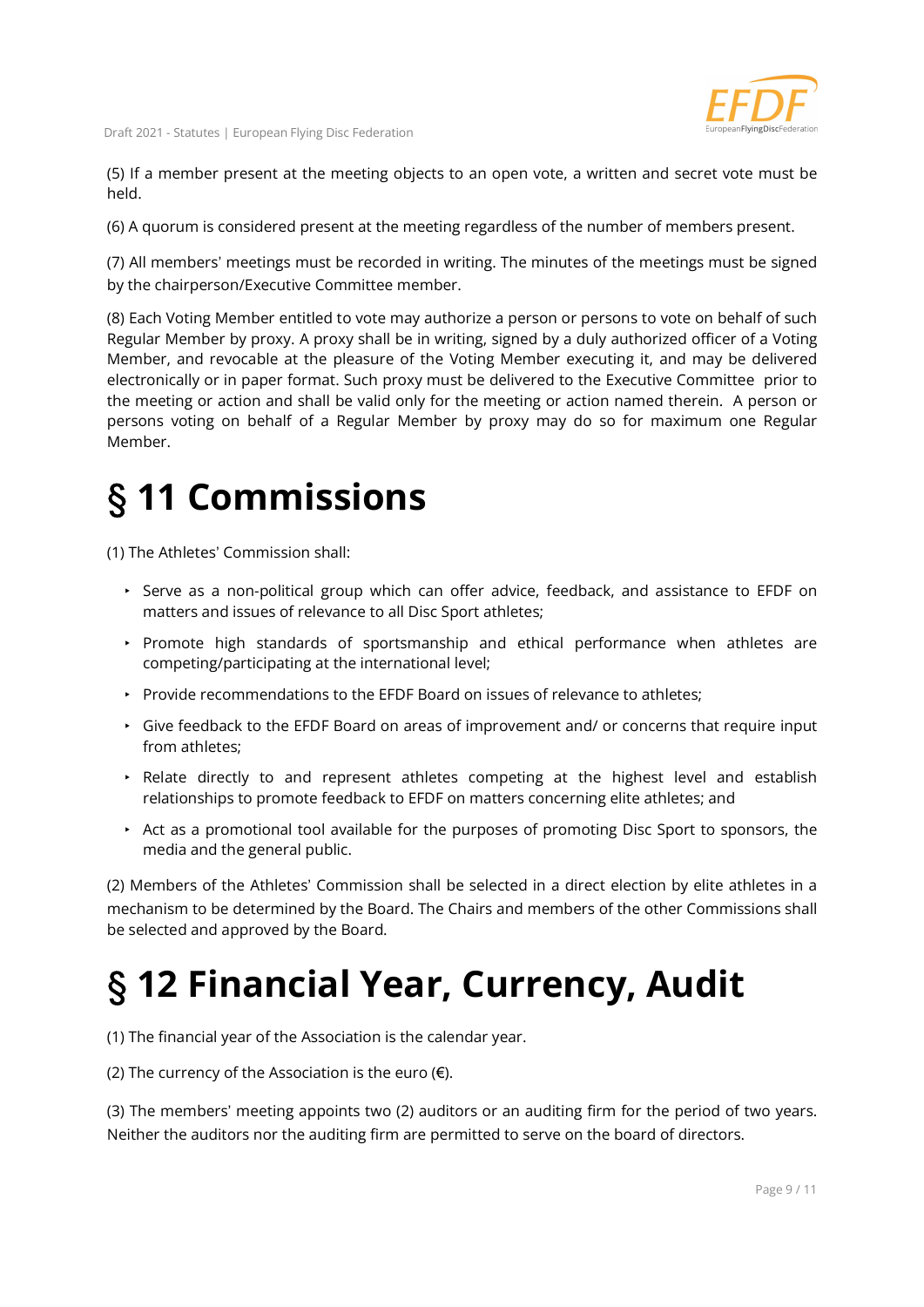

(4) The board of directors is obligated to comply with the requests of the auditors or auditing firm and hand over necessary documents.

(5) The auditors or auditing firm verifies once annually if the petty cash accounts of the Association and its accounting records, receipts and vouchers are true and accurate and reports the results to the board of directors. The auditors report to the members' meeting and recommend the discharge of the board of directors if the audit has not revealed any material misstatements and/or inconsistencies.

#### § 13 Arbitrary body

(1) If a conflict inside of the association occurs the EFDF Tribunal as an arbitrary body shall be appointed. It functions as an arbitration tribunal as in "Vereinsgesetz 2002" and not as an arbitration court as in "§§577 ff ZPO.

(2) The EFDF tribunal is made of 5 independent representatives, elected by EFDF members. Members to the tribunal must not be part of the body of the association that is involved in the conflict except the members meeting.

(3) The EFDF tribunal shall arrange for a hearing of both sides to the conflict in a written, or in-person form, including online video conference, at the discretion of the tribunal and decide with simple majority in all conscience. The decision is final within the association. Further procedural guidelines of the tribunal will be regulated in the judicial rules which are approved by congress.

(4) Such disputes brought up to the EFDF Tribunal may include, but shall not be limited to, disputes regarding eligibility for membership, conflicts between EFDF and its members, eligibility for individual participants in Sanctioned Events, rulings with regard to European records, rulings involving antidoping violations, and rulings with regard to disciplinary issues concerning tournaments or events sanctioned by EFDF.

(5) No matter what the difference between the disputing parties, no case may be taken to a court of law and, as a condition of membership, EFDF shall require Members to renounce the right to take a dispute before a court of justice.

(6) EFDF will recognise and accept the decision of WFDF determined according to the procedures of the WFDF Conduct Policy, should the necessity of an appeal against an EFDF tribunal decision arise.

## § 14 Communication with Members

(1) If members have given their formal consent to communication in electronic form, in particular by email, communication will take place electronically only.